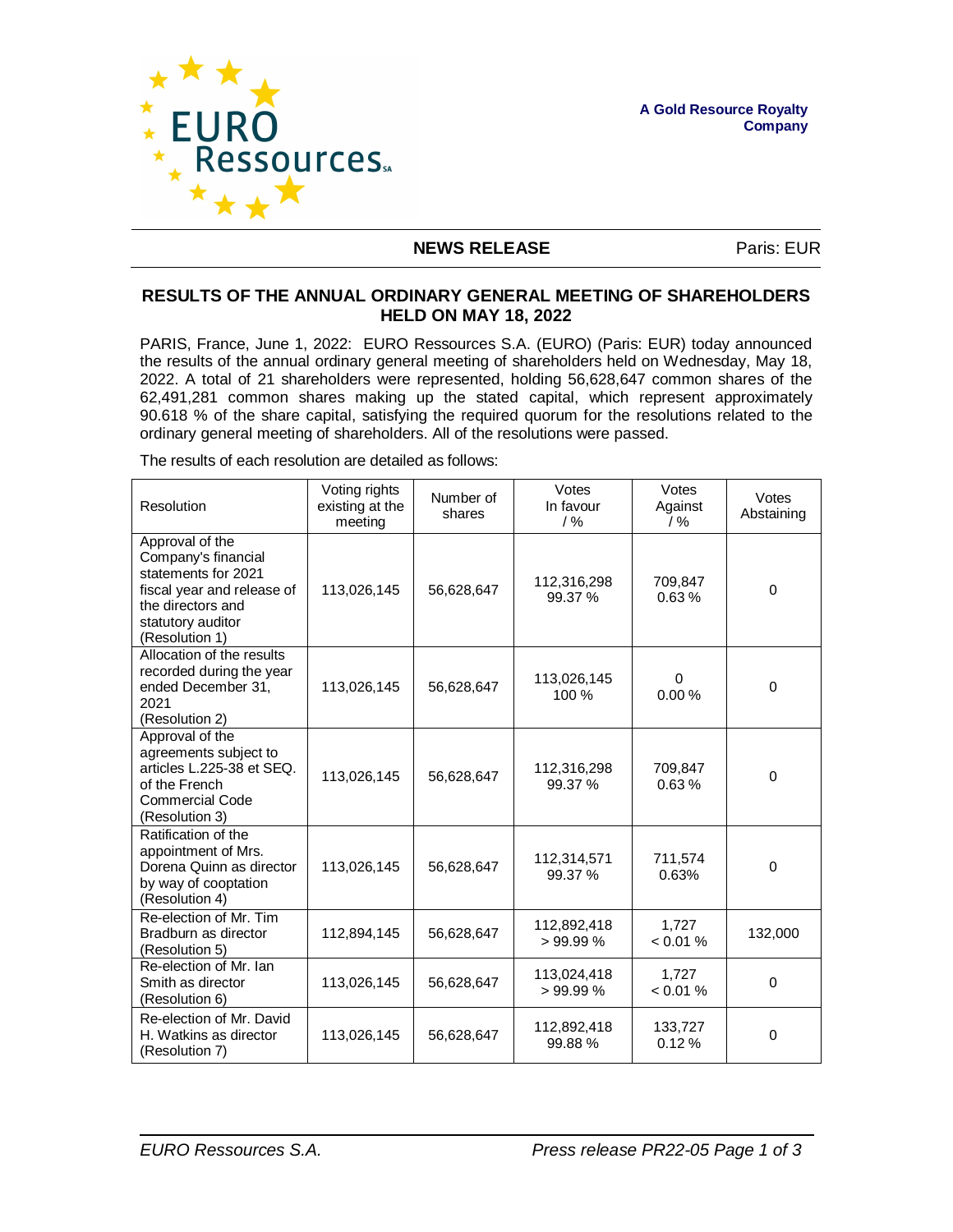| Resolution                                                                                                                                                                                                                                                                                      | Voting rights<br>existing at the<br>meeting | Number of<br>shares | Votes<br>In favour<br>$/$ % | Votes<br>Against<br>$/$ % | Votes<br>Abstaining |
|-------------------------------------------------------------------------------------------------------------------------------------------------------------------------------------------------------------------------------------------------------------------------------------------------|---------------------------------------------|---------------------|-----------------------------|---------------------------|---------------------|
| Re-election of Mrs.<br>Janandre Lamprecht as<br>director<br>(Resolution 8)                                                                                                                                                                                                                      | 112,894,145                                 | 56,628,647          | 112,314,571<br>99.49 %      | 579,574<br>0.51%          | 132,000             |
| Re-election of Mr. Silviu<br>Bursanescu as director<br>(Resolution 9)                                                                                                                                                                                                                           | 112,893,055                                 | 56,628,647          | 112,312,571<br>99.49 %      | 580,484<br>0.51%          | 133,090             |
| Re-election of Mrs.<br>Susanne Hermans as<br>director<br>(Resolution 10)                                                                                                                                                                                                                        | 113,026,145                                 | 56,628,647          | 113,026,145<br>100 %        | 0<br>0,00%                | $\mathbf 0$         |
| Re-election of Mrs.<br>Dorena Quinn as director<br>(Resolution 11)                                                                                                                                                                                                                              | 112,894,145                                 | 56,628,647          | 112,314,571<br>99.49 %      | 579,574<br>0.51%          | 132,000             |
| Information referred to in<br>article L. 22-10-9 I of the<br>French Commercial<br>Code with respect to the<br>compensations of the<br>directors and officers and<br>included in the corporate<br>governance report part of<br>management report of<br>the Board of Directors<br>(Resolution 12) | 113,026,145                                 | 56,628,647          | 113,026,145<br>100 %        | 0<br>0.00%                | $\mathbf 0$         |
| Compensation and<br>advantages of any kind<br>paid or granted during<br>the year ended<br>December 31, 2021 to<br>the chairman of the<br>board of directors<br>(Resolution 13)                                                                                                                  | 113,026,145                                 | 56,628,647          | 113,026,145<br>100 %        | 0<br>0.00%                | $\pmb{0}$           |
| Compensation and<br>advantages of any kind<br>paid or granted during<br>the year ended<br>December 31, 2021 to<br>the directeur général<br>(Resolution 14)                                                                                                                                      | 113,026,145                                 | 56,628,647          | 113,026,145<br>100 %        | 0<br>0.00%                | $\pmb{0}$           |
| Compensation and<br>advantages of any kind<br>paid or granted during<br>the year ended<br>December 31, 2021 to<br>the directeur général<br>délégué<br>(Resolution 15)                                                                                                                           | 113,026,145                                 | 56,628,647          | 113,026,145<br>100 %        | 0<br>0.00%                | $\pmb{0}$           |
| Compensation policy of<br>the directors and officers<br>(Resolution 16)                                                                                                                                                                                                                         | 113,026,145                                 | 56,628,647          | 113,026,145<br>100 %        | 0<br>0.00%                | $\mathbf 0$         |
| Power for the fulfillment<br>of legal formalities<br>(Resolution 17)                                                                                                                                                                                                                            | 113,026,145                                 | 56,628,647          | 113,026,145<br>100 %        | $\mathbf 0$<br>0.00%      | 0                   |